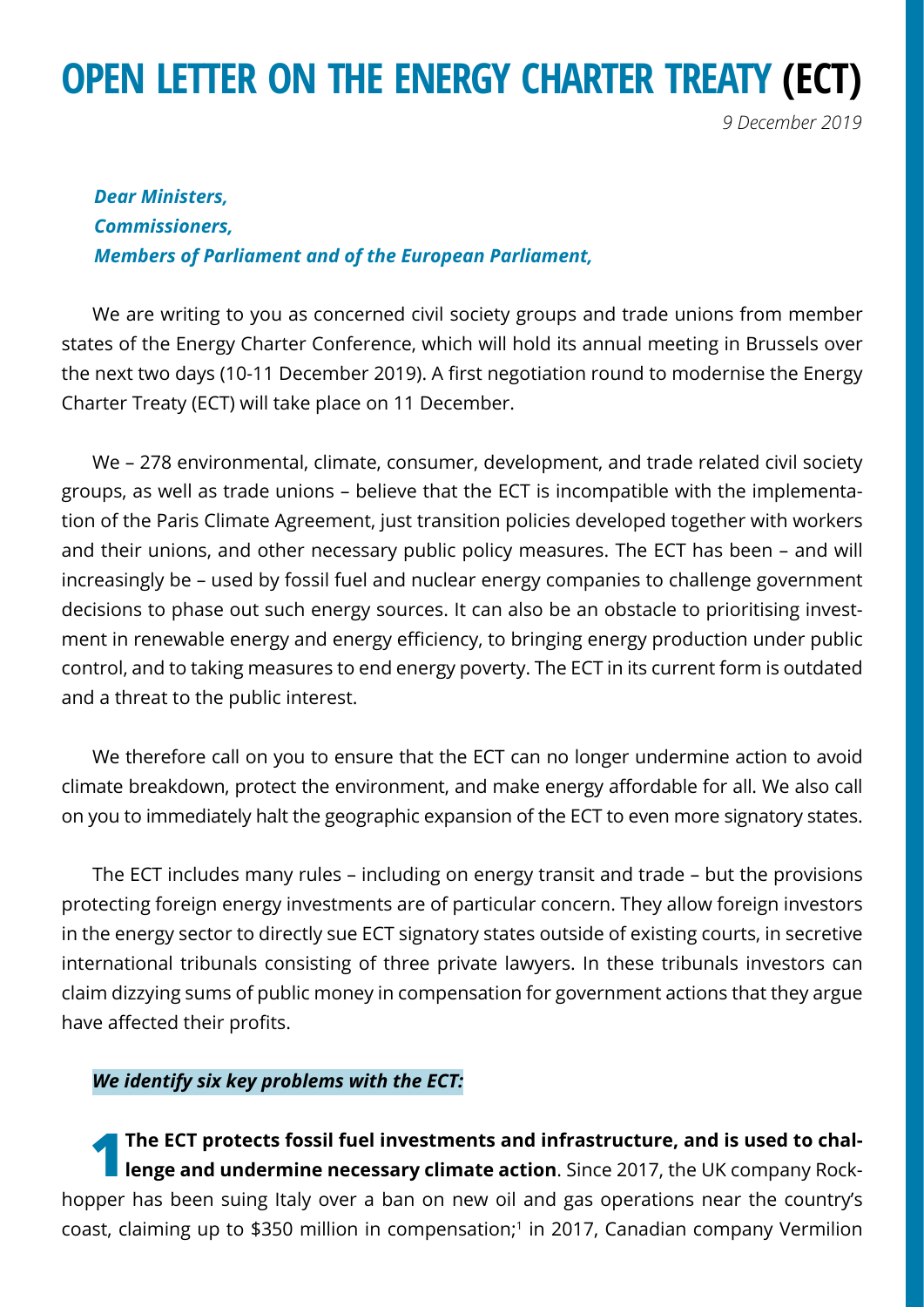threatened to sue France over a proposed law to end fossil fuel extraction, which was then significantly weakened;<sup>2</sup> and in autumn 2019, German company Uniper announced that it would sue the Netherlands and claim compensation if the country approved a law to phase out coal-fired power plants.<sup>3</sup> We are likely to see more ECT lawsuits against climate action in the future as governments start to develop plans for climate neutrality and a clean energy transition. There is a real risk of so called 'regulatory chill', where governments are discouraged from taking action when faced with massive compensation claims.<sup>4</sup>

**2 The ECT puts public budgets and taxpayers' money at incalculable risk**. Private tribunals can force states to pay out billions to compensate investors, including for entirely hypothetical missed 'future profits' that are not compensatable under national or EU law. Under the ECT, governments have already been ordered or agreed to pay a total of more than US\$51.6 billion in damages from the public purse.5

**3 The ECT could threaten the promotion of renewable energy**. The ECT creates a risk for those regulators who discriminate between different sources of energy.<sup>6</sup>This could deter governments from taking urgently-needed measures to favour renewable energy at the expense of carbon-intensive investments. In addition, the ECT neither protects investments in energy efficiency, nor other measures to reduce energy demand.<sup>7</sup>

**4 The ECT can undermine environmental protection**. One example is Swedish com-<br>pany Vattenfall's €1.4 billion ECT legal attack from 2009 on environmental standards for a coal-fired power plant in Germany. According to officials, the amount at stake forced the local government to weaken the regulations and settle the case, exacerbating the environmental impacts that the plant will have on the local river and its wildlife.<sup>8</sup> In Vattenfall's second and ongoing ECT suit against Germany, the company is claiming €6.1 billion for the country's accelerated nuclear exit following the Fukushima disaster.9 In November 2019, Australian company Aura Energy put Sweden on notice of an ECT dispute over the country's 2018 decision to ban uranium mining over environmental and health concerns.<sup>10</sup>

**5 The ECT can be used to attack measures to make energy affordable and put it**<br> **under public control**. Several Eastern European countries have been sued under the ECT because they took steps to curb big energy's profts and to lower electricity prices for consumers.<sup>11</sup> ECT provisions can also be used against initiatives to bring energy production and services under public, democratic ownership and control, and reverse the negative impacts of failed energy privatisations.12

**6 Investor-state arbitration under the ECT is at odds with the rule of law and un-dermines domestic legal systems**. Contrary to the principle of equal access to justice,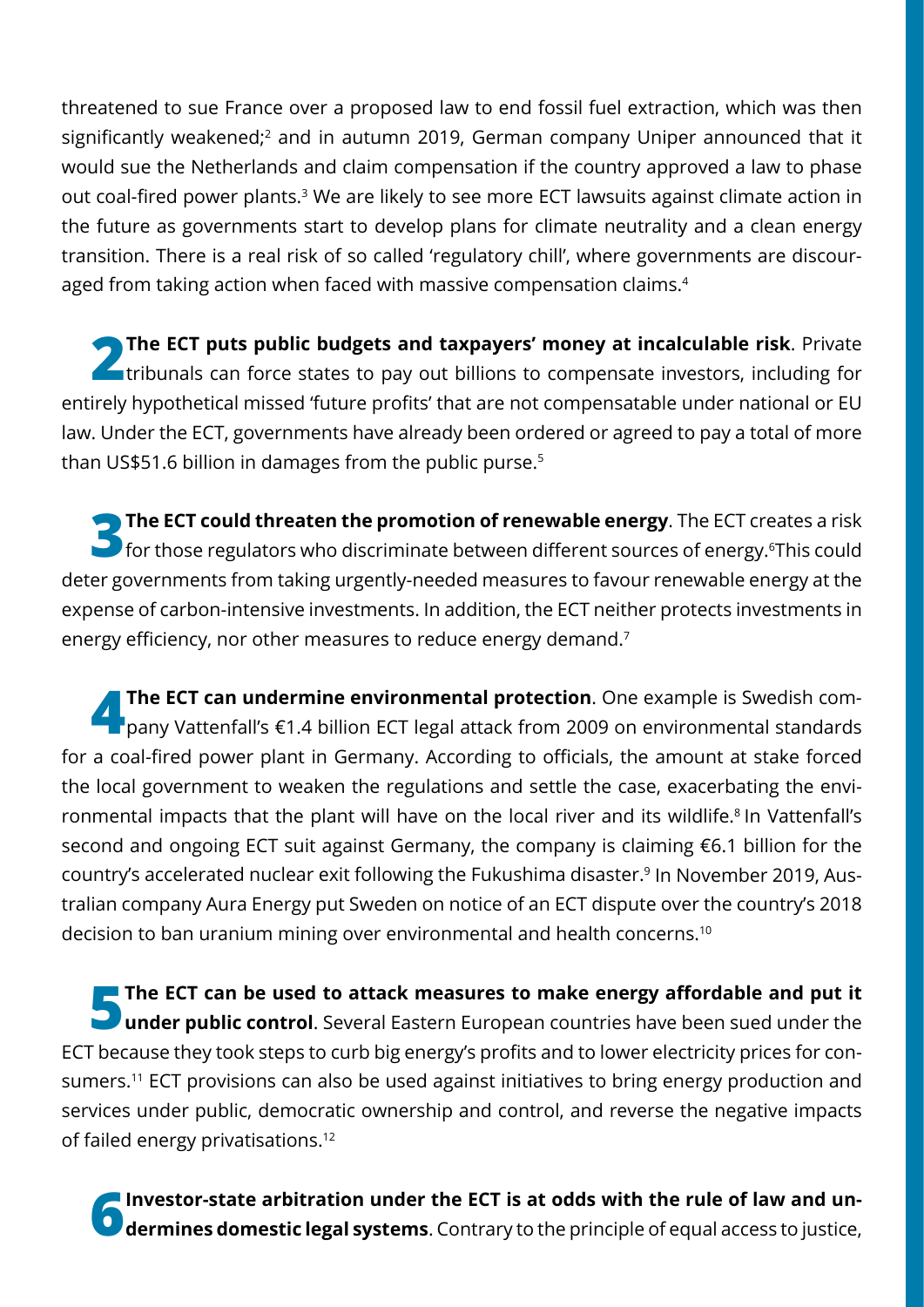the ECT creates a parallel justice system that is exclusively available to some of the richest and most powerful actors in society: foreign investors. ECT arbitrations are highly secretive and riddled with conficts of interest as arbitrators earn big money with cases and have an interest in sustaining the boom in ECT disputes.<sup>13</sup> The European Court of Justice, through its 2018 Achmea ruling, has put into question the legality of these parallel private judicial proceedings inside the European Union.

Moreover, the ECT's investor privileges do not bring the claimed economic benefts. There is currently no evidence that the agreement helps facilitate investment to reduce energy poverty, let alone investment into renewable energy.14

As it stands, the modernisation process is unlikely to fix these failures. The EU's mandate for the negotiations, for example, does not foresee an end to investment protection for fossil fuels, nor an exclusion of investment arbitration or other types of investor-state dispute settlement from the ECT.15 Any changes to the ECT to make it compatible with the Paris Agreement would have to be agreed unanimously by all its members, many of whom are key fossil fuel producing or trading countries. Some members have already stated that they see no need to revise the ECT at all.16

## *We therefore call on you to:*

- **•** Include as a condition for entering negotiations to modernise the ECT the **removal of provisions that protect fossil fuels**;
- **•** Request the **removal of investor-state dispute settlement** provisions from the agreement;

**• Withdraw from or jointly terminate the ECT**, if the modernisation process fails to promptly make the agreement climate- and environment-proof by removing investor-state dispute settlement and protections for fossil fuels;

**•** Immediately **put a brake on the process to expand the ECT** geographically to ever new states and to not allow any treaty accessions as long as the ECT is in its current state.

Yours truly,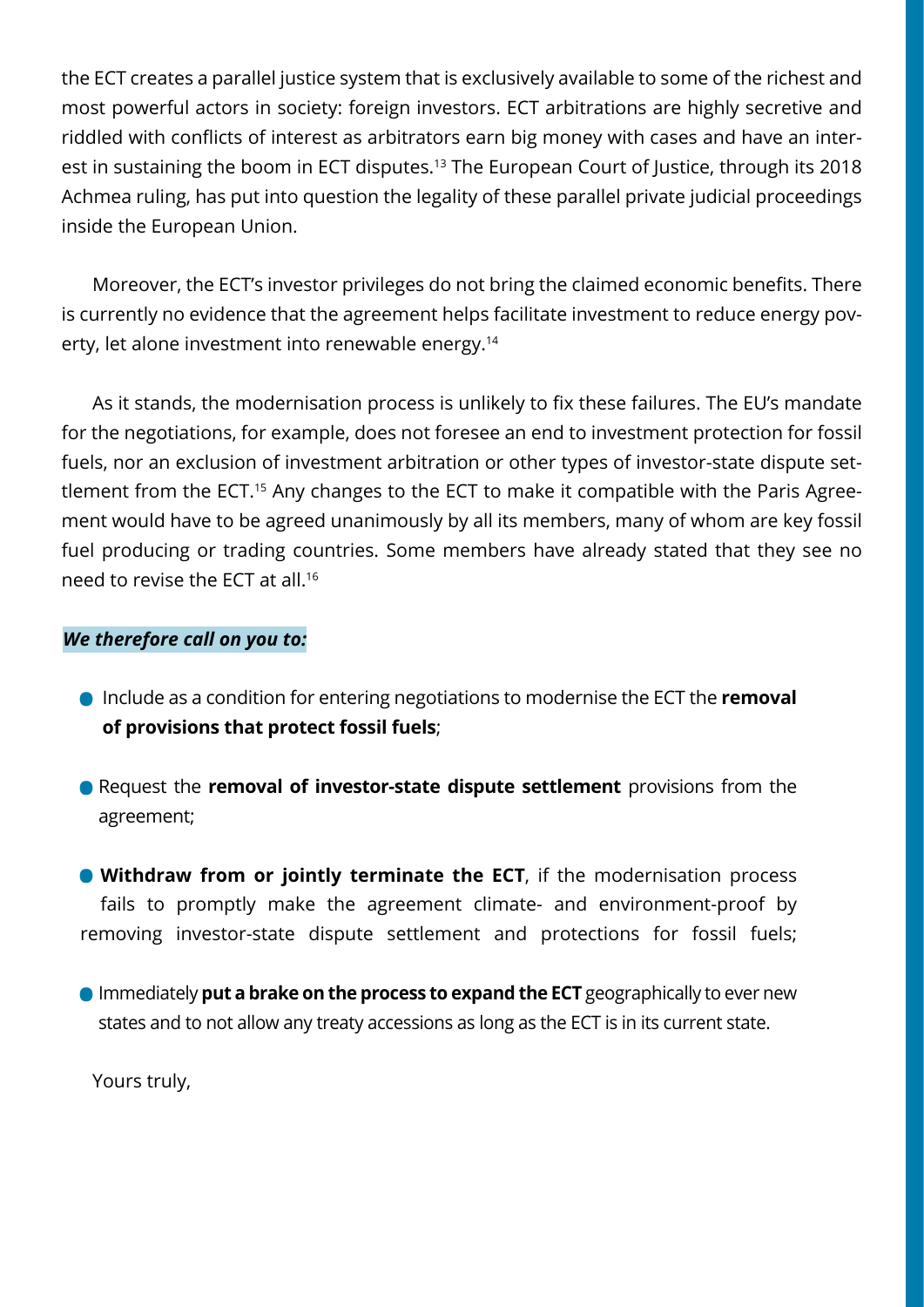## *Signatory organisations*

#### *International organisations*

350.org CEE Bankwatch Network Friends of the Earth International (FoEI) Greenpeace Naturefriends International (NFI) Public Services International (PSI) SumOfUs

#### *European organisations*

ClientEarth Climate Action Network (CAN) Europe European Environmental Bureau (EEB) European Public Service Union (EPSU) Friends of the Earth Europe (FoEE) The Green 10 Gastivists Collective Seattle to Brussels Network We Move Europe

#### *Organisations from ECT signatory states*

**Austria**: Anders Handeln; GLOBAL 2000 - Friends of the Earth Austria; Austrian Trade Union Confederation (ÖGB); Attac Austria; KABÖ; AK EUROPA; younion \_ Die Daseinsgewerkschaft; Welthaus Wien; WIDE; Gewerkschaft PROGE; NFI; Welthaus der Diözese Innsbruck; Future Aid - Die Zukunft braucht unsere Hilfe!; Center for Encounter and Active Non-Violence; Netzwerk Soziale Verantwortung; Grüne Bildungswerkstatt NÖ; Gemeinwohlökonomie Steiermark; Vienna Institute for International Development and Cooperation (VIDC); Allianz gerechtes Handeln; DKA Austria

**Belgium**: ACV-CSC; Entraide et Fraternité; 11.11.11; Corporate Europe Observatory (CEO); CNCD - 11.11.11 (Centre National de Coopération au Développement); Mouvement Ouvrier Chrétien; Climat et Justice Sociale (CJS); Kairos Europe (Wallonie/Bruxelles); Broederlijk Delen; Arbeid & Milieu; Grands-Parents pour le Climat; Ecokerk; 11 March Movement; Climate Express; Workers4Climate; Réseau wallon pour l'accès durable à l'énergie (RWADE); ATTAC Wallonie Bruxelles; Food & Water Action Europe; ATB De Natuurvrienden

**Bosnia and Herzegovina**: Centar za životnu sredinu - Friends of the Earth Bosnia and Herzegovina; Green team Novi Grad; LIR Evolution

**Bulgaria**: Foundation for Environment and Agriculture

**Croatia**: Friends of the Earth Croatia

**Cyprus**: Friends of the Earth Cyprus

**Denmark**: Global Aktion; NOAH - Friends of the Earth Denmark; 3F BJMF

**Estonia**: Estonian Green Movement

**Finland**: TTIP Network Finland; The Finish Association for Nature Conservation; Maan ystävät ry - Friends of the Earth Finland; 350 Finland; EKOenergy

**France**: Veblen Institute; AITEC; Attac France; Amis de la Terre France; CCFD – Terre Solidaire; ActionAid France - Peuples Solidaires; Sherpa; Confédération paysanne; Collectif Stop TAFTA/CETA; Fondation Nicolas Hulot; Notre affaire à tous; Réseau Foi et Justice Afrique Europe Antenne France; Sciences Citoyennes; Emmaüs International; Fédération Droit Au Logement (DAL); Collectif Causse Méjean - Gaz de Schiste NON !; BLOOM; France Nature Environnement; Alofa Tuvalu; Fondation Copernic; Comité Pauvreté et Politique; Alternatives et Autogestion; Fédération Artisans du Monde; SdN75

**Germany**: Klima-Allianz Deutschland; Forum Umwelt und Entwicklung / German NGO Forum on Environment and Development; WEED - World Economy, Ecology & Development; urgewald; LobbyControl; Attac Germany; PowerShift; BUND - Friends of the Earth Germany; Berliner Wassertisch; FDCL - Center for Research and Documentation Chile-Latin America; Arbeitsgemeinschaft bäuerliche Landwirtschaft (AbL); Campact; FIAN Deutschland; AntiAtomBonn; Andy Gheorghiu Consulting; NaturFreunde Deutschlands – Naturefriends Germany; IPPNW Germany; Aktionsbuendnis Energiewende Heilbronn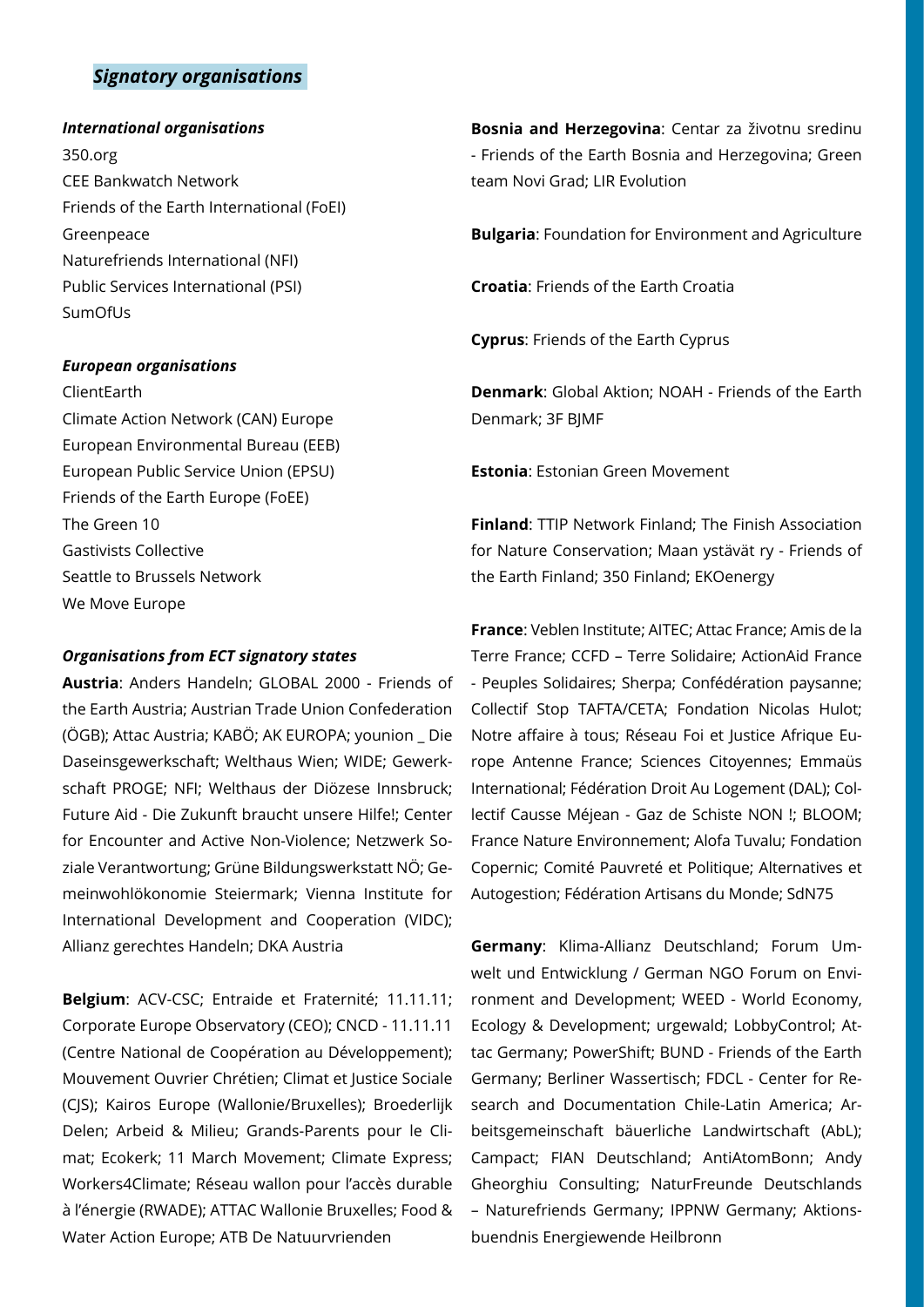**Greece**: Naturefriends Greece; OIKOPOLIS; ECOELEU-**Poland**: Rozruch; Instytut Globalnej Odpowiedzialnoś-SIS; PERI.POL.O. of Attica

**Hungary**: WWF Hungary; National Society of Conservationists - Friends of the Earth Hungary; Védegylet; Éghajlatvédelmi Szövetség (Hungarian Climate Alliance); Hungarian PV and Solar Collector Association - MNNSZ; Ökorégió Alapítvány a Fenntartható Fejlődésért; Kalocsakörnyéki Környezetvédelmi Egyesület; Fauna Alapítvány; Kalocsakörnyéki Környezetvédelmi Egyesület; Zöld Akció Egyesület (Green Action); ZÖLD KÖR; "Bihar" Kis-sárréti Civilek Társasága; Clean Air Action Group; Csalàn Környezetés Természetvédő Egyesület; Mozgalom az Egészséges Város Környezetéért Civil Társaság; Towards Sustainability Association; BME EZK; Tree of Life Organization; CSEMETE Természet- és Környezetvédelmi Egyesület; GATE Green Club NGO; Ökotárs Alapítvány; Hungarian Society for Environmental Education;

**Ireland**: Irish Environmental Network & Green Foundation Ireland; Extinction Rebellion Ireland; Trócaire; Keep Ireland Fracking Free; FÍS NUA; Climate Change Ireland; ATTAC Ireland; Good Energies Alliance Ireland; Extinction Rebellion Kildare (XRK); Futureproof Clare; Action from Ireland (Afri); Not Here, Not Anywhere; An Taisce (Climate Committee); Feasta: the Foundation for the Economics of Sustainability; An Claíomh Glas; Social Justice Ireland

**Kazakhstan**: Feminist League

**Luxembourg**: Mouvement Ecologique

**Malta**: Friends of the Earth Malta

**The Netherlands**: The Transnational Institute (TNI); Milieudefensie - Friends of the Earth Netherlands; SOMO; Fossielvrij NL; FNV klimaatwerkgroep; WILPF NL Women's International League for Peace and Freedom; Natuur & Milieu; Both ENDS; Nivon Natuurvrienden

**Norway**: Spire; Attac Norway

ci (IGO); Fundacja "Rozwój TAK - Odkrywki NIE"; Polish Institute for Human Rights and Business

**Portugal**: TROCA - Plataforma por um Comércio Internacional Justo; ZERO - Association for the Sustainability of the Earth System; SOS Racismo; GasNaturalNao; Palombar - Associação de conservação da Natureza e do Património Rural; Corporations- Zero Tolerance; Fruta Freia; Vamos Salvar o Jamor; GAIA-Environmental Action and Intervention Group

**Romania**: Ecoteca Association; Bankwatch Romania; TERRA Mileniul III; Eco V Natura

**Slovenia**: Focus Association for Sustainable Development; Umanotera

**Spain**: Confederación General del Trabajo (CGT-España); Ecologistas en Acción; Amigos de la Tierra – Friends of the Earth Spain; ATTAC España; Des de Baix; Catalunya No als Tractats de Comerç i Inversió; Entrepueblos-Entrepobles-Entrepobos-Herriarte; Alternative Republicana; Diputada Asamblea de extremadura (Unidas por Extremadura) Extremeños; eco-union; Amigos de la Tierra Comunidad de Madrid; Observatori DESC; Solidaridad Internacional Andalucis; Unión Sindical Obrera (USO); Ecologistas en Acción de Sanlúcar; Izquierda Unida; Debt Observatory in Globalisation (ODG); NO TTIP-CETA-TISA tARRAGONA-RE-US; 24877360p; Enginyeria Sense Fronteres; Plataforma Ciudadana Zaragoza sin Fractura; Asociación de Cultura Popular Alaborada – Gallur; Plataforma por un Nuevo Modelo Energético; Ong AFRICANDO; Confederación Intersindical; Intersindical Valenciana

#### **Basque Country**: ELA

**Sweden**: Swedish Society for Nature Conversation; Jordens Vänner - Friends of the Earth Sweden; Skiftet; latinamerikagrupperna

**Switzerland:** Alliance Sud; Public Eye; Pro Natura; Campax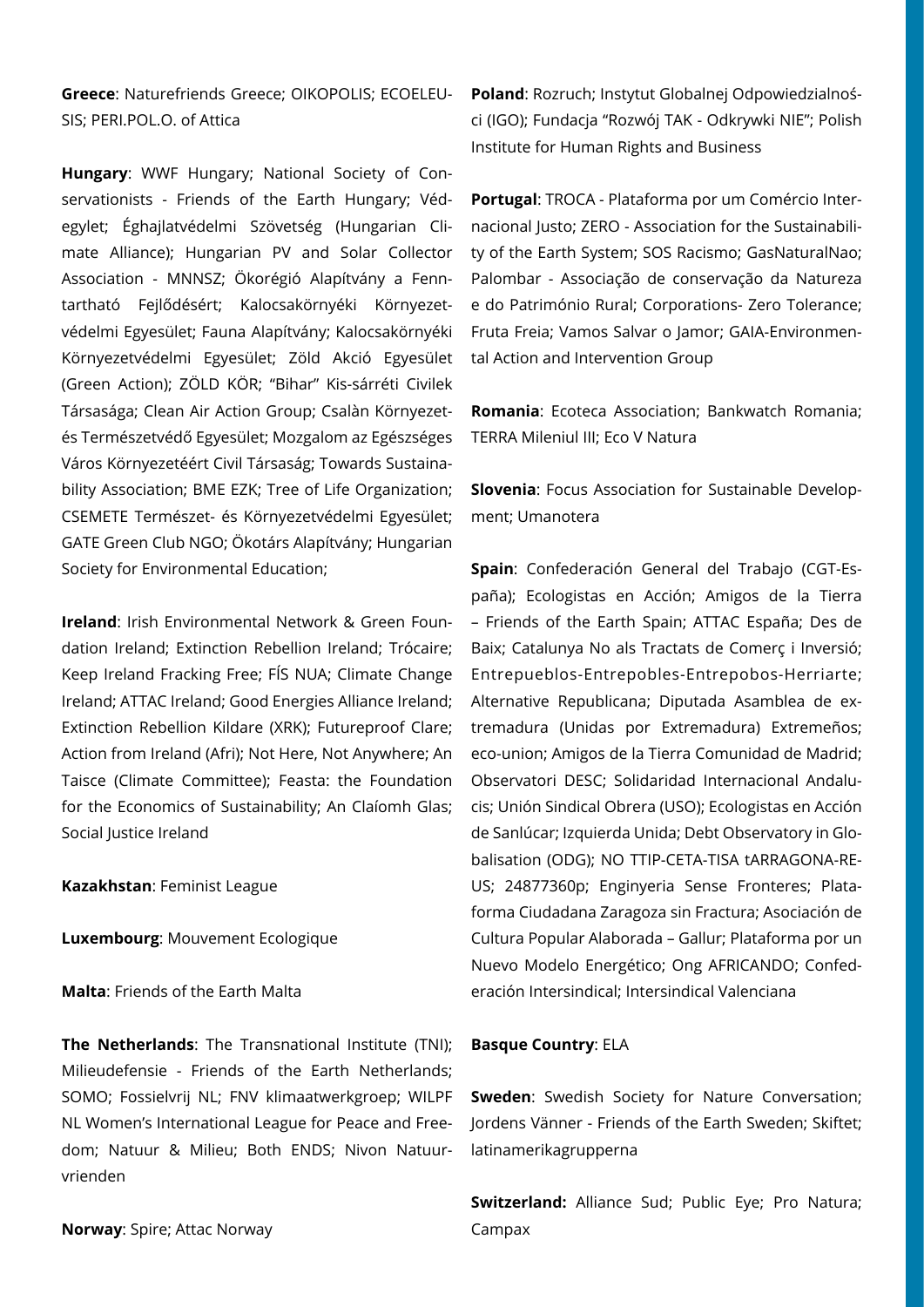**The UK:** Trade Justice Movement; UNISON - the public service union; Global Justice Now; War on Want; Traidcraft Exchange; Wen (Women's Environmental Network); Global Justice Glasgow; One World Week; Health Poverty Action; Common Weal; PCS;UK, UNI-SON Scotland; Rethinking Value Chains; Friends of the Earth England, Wales and Northern Ireland; CORE Coalition; One Planet Limited; The SANE Collective; Carbon Tracker Initiative

**Ukraine**: Ecoaction

#### *Organisations from ECT observer countries*

**Australia**: Australian Fair Trade and Investment Network; National Toxics Network; Climate Justice Union WA

**Canada:** Canadian Union of Public Employees (CUPE); Climate Emergency Institute; Stand.Earth

**The Gambia:** Janjanbureh Uniting Sustainable Tourism and Community Training (JustAct)

**Indonesia:** WALHI - Friends of the Earth Indonesia

**Italy**: Stop TTIP Italia; Fairwatch; Gruppo Italiano Amici della Natura; Esperanta Civito / Cité espérantienne; Fondazione Punto Sud

**Nigeria**: Foundation for the Conservation of the Earth (FOCONE); Automobile, Boatyards, Transport, Equipment and Allied Senior Staff Association

**Senegal**: Lumiere Synergie Developpement; Association Sénégalaise des Amis de la Nature (ASAN)

**Uganda**: Seatini Uganda; Friends with Environment in Development

**USA:** FracDallas; ClimateJobsPDX; Labor Council for Latin American Advancement - NYC; 350 New Orleans

## *Organisations from other countries* **Argentina**: INPADE / FOCO

**El Salvador**: CESTA

**Ghana**: Public Utility Workers Union of TUC-Ghana

**Guinee**: Federation Nationale des Travailleurs de Guinée

**India**: RITES Forum

**Mozambique**: Justiça Ambiental - Friends of the Earth Mozambique

**Thailand**: Manushya Foundation

**Thailand/Philippines/India:** Focus on the Global South

**Togo**: Les Amis de la Terre Togo – Friends of the Earth Togo; Jeunes volontaires pour l'environnement; Attac Togo

**Uruguay**: REDES - Friends of the Earth Uruguay